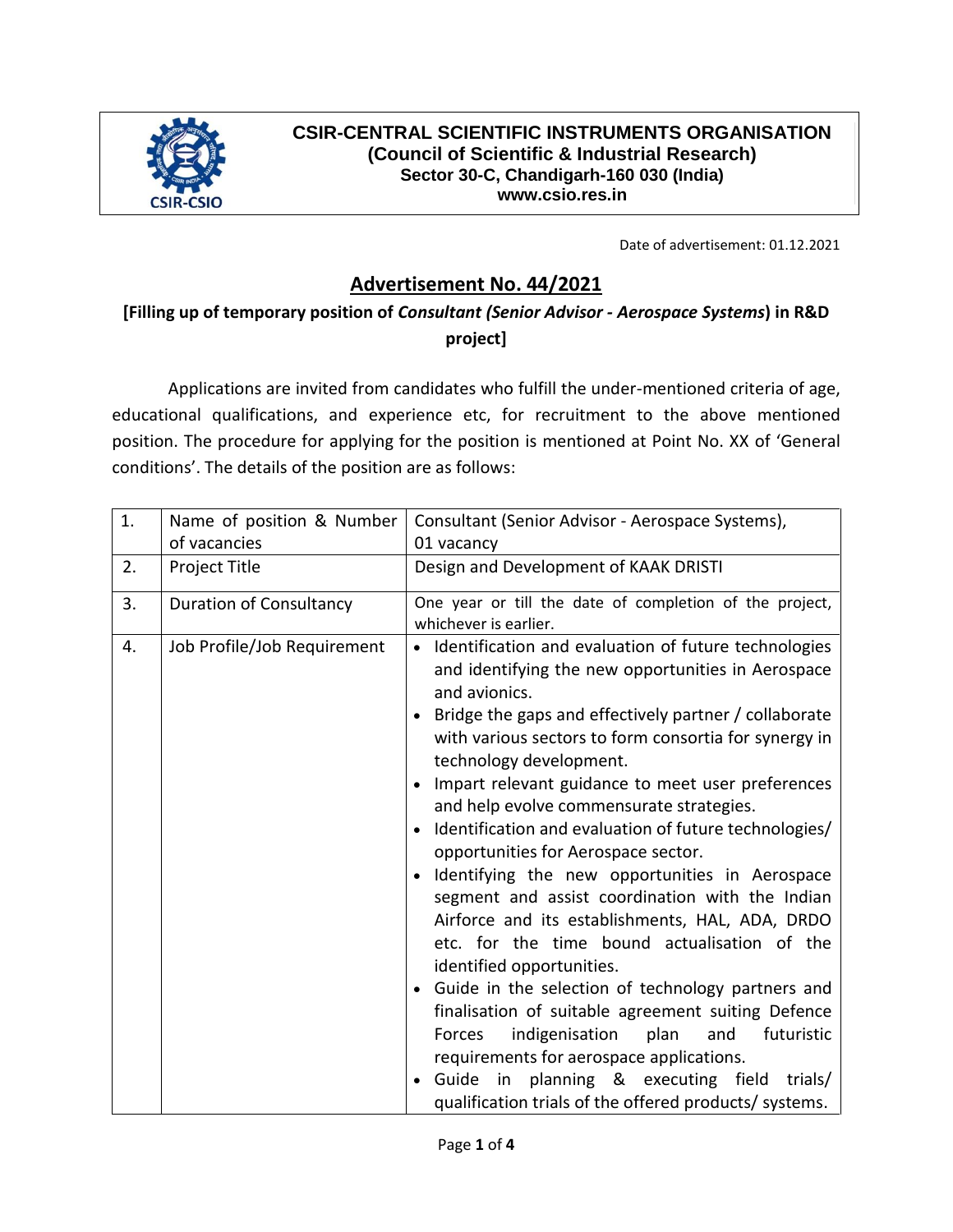|    |                                                                            | Advise in scaling-up of existing set-up in defence<br>and aerospace segment of CSIR-CSIO and provide<br>guidance to build teams and infrastructure.                                                                                                                                                                                                                                                                                                                                                                                                                                                                                                                                                                                                                                                                                                                                                                         |
|----|----------------------------------------------------------------------------|-----------------------------------------------------------------------------------------------------------------------------------------------------------------------------------------------------------------------------------------------------------------------------------------------------------------------------------------------------------------------------------------------------------------------------------------------------------------------------------------------------------------------------------------------------------------------------------------------------------------------------------------------------------------------------------------------------------------------------------------------------------------------------------------------------------------------------------------------------------------------------------------------------------------------------|
| 5. | <b>Job Location</b>                                                        | CSIR-Central Scientific<br>Organisation,<br>Instruments<br>Chandigarh/Delhi Centre                                                                                                                                                                                                                                                                                                                                                                                                                                                                                                                                                                                                                                                                                                                                                                                                                                          |
| 6. | <b>Essential Educational</b><br>Qualifications & Experience                | Bachelor of Science/Engineering and<br>Masters degree in Defence and Strategic Studies<br>/Engineering                                                                                                                                                                                                                                                                                                                                                                                                                                                                                                                                                                                                                                                                                                                                                                                                                      |
| 7. | Desirable Experience                                                       | • The applicant should have long term vision and<br>focused approach to effectively lead and provide<br>clear direction towards futuristic technology.<br>The Applicant should have preferably served in the<br>Ops Directorate at Air HQ in the last rank.<br>· Should have served as an Air Commodore or<br>equivalent or above in IAF/Naval air wing of Navy.<br>• Should have steered Aircraft Technology Projects at<br>the Air HQ level.<br>• Should have experience in managing the large-scale<br>projects and in risk management.<br>• Should<br>endowed<br>with<br>be<br>high<br>order<br>a<br>of management skills and demonstrated technical<br>orientation.<br>• Preferably<br>have<br>participated<br>in<br>acquisition<br>processes as a desirable attribute.<br>• Preferably tenanted an operational/Command<br>appointment in the last rank.<br>Should have operational experience in Fighter<br>aircraft. |
| 8. | Maximum Age (as on<br>last<br>date<br>of<br>of<br>receipt<br>applications) | Not more than 65 years                                                                                                                                                                                                                                                                                                                                                                                                                                                                                                                                                                                                                                                                                                                                                                                                                                                                                                      |
| 9. | <b>Remuneration &amp; Entitlements</b>                                     | Rs. 1,00,000/- per month (consolidated)                                                                                                                                                                                                                                                                                                                                                                                                                                                                                                                                                                                                                                                                                                                                                                                                                                                                                     |

#### **General conditions:**

- I. These positions are open only to Indian Nationals.
- II. **The cut-off date for determining the qualification, age and experience of a candidate will be the last date for receipt of applications.**
- III. Engagement will be purely on contract/temporary basis.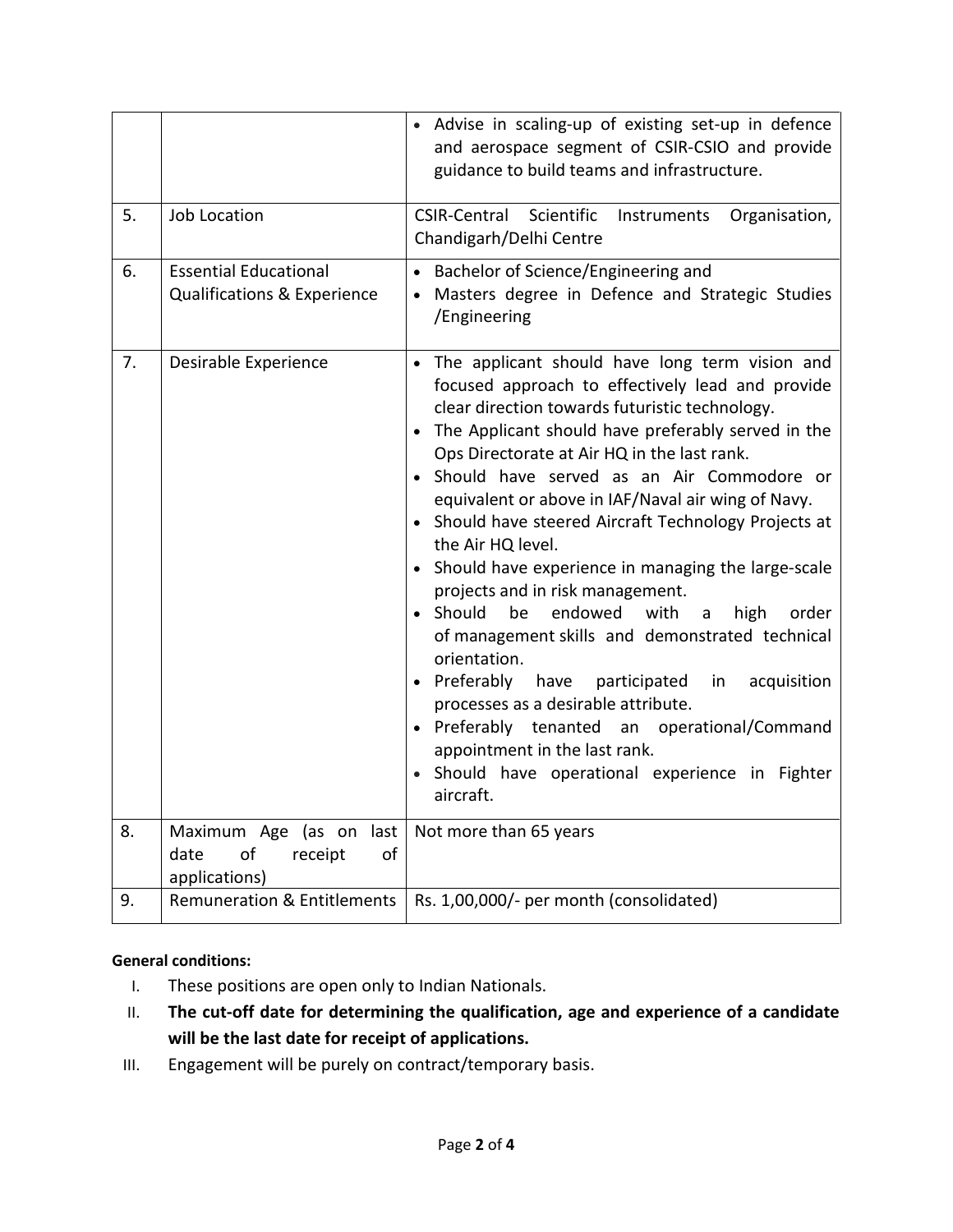- IV. The period of experience in a discipline/area of work, where prescribed, shall be counted with effect from the date of acquiring the prescribed minimum educational qualifications for the post.
- V. The decision of CSIR-CSIO in all matters relating to eligibility, acceptance or rejection of applications and mode of selection, will be final and binding on the candidates and no enquiry or correspondence will be entertained in this connection from any candidate.
- VI. Incomplete application forms and application forms not supported with scanned copies of certificates of educational qualification, experience certificate, DOB, etc. are liable to be summarily rejected.
- VII. **The selection of the Consultant will be done on the basis of information available in the application form and Resume/CV.** Thus, it is necessary that only accurate, full and correct information is furnished by the applicants. Furnishing of wrong/false information will be a disqualification and CSIR-CSIO will NOT be responsible for any of the consequences of furnishing such wrong/false information.
- VIII. Canvassing in any form and bringing in influence political or otherwise will be treated as disqualification for the position.
- IX. **Medical Facilities** for self will be provided through CSIR-CSIO Dispensary only to the extent available as per rules. This will be limited to self only and not for family members/dependents.
- X. **Reservation:** As regards reservation, if all things are equal, SC/ST/OBC/PH candidates may be given preference over General candidates so as to ensure their representation.
- XI. The result will be displayed on CSIR-CSIO website. In addition, waiting panel will also be drawn which will be valid for one year and will be operated within stipulated period as and when required.
- XII. The selected candidate is expected to join within fifteen days from the date of receiving offer of appointment, after completion of pre-appointment formalities like medical examination and character verification etc.
- XIII. In the event of engagement of the Consultant, the Consultant has to execute a Nondisclosure agreement in the format on Non-judicial paper.
- XIV. The selected candidate will have to deposit an amount equivalent to 20% remuneration as a Security Deposit (Refundable) with CSIR-CSIO, at the time of joining.
- XV. No TA/DA will be admissible for joining the post, if selected.
- XVI. CSIR-CSIO reserves the right to cancel or withdraw the award in case of any discrepancy found, in the candidature of the selected candidate at any stage.
- XVII. CSIR-CSIO reserves the right not to fill up the position, if it so desires. The number of vacancies indicated above may vary at the time of actual selection.